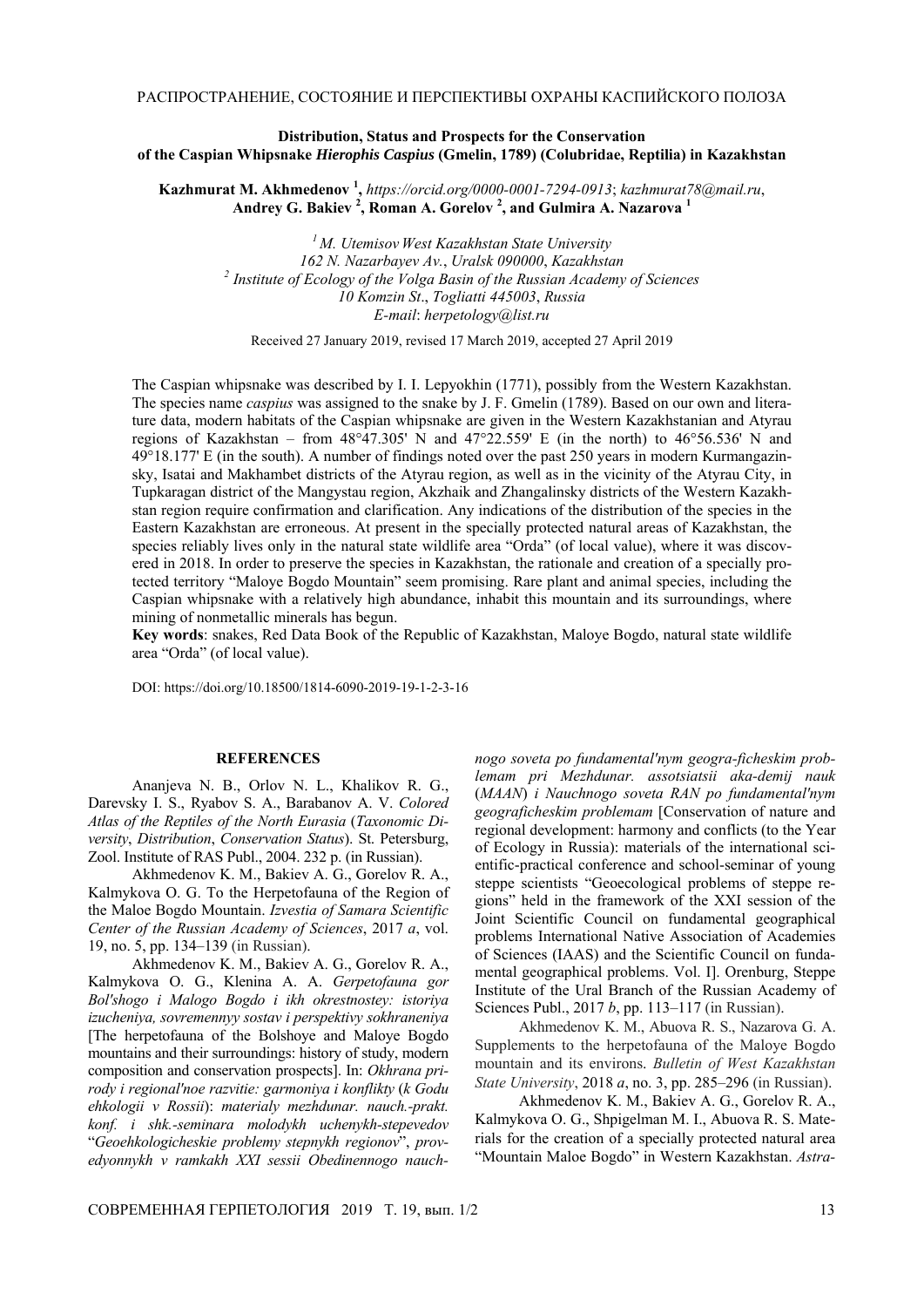*khan Messenger Environmental Education*, 2018 *b*, no. 5, pp. 18–26 (in Russian).

Akhmedenov K. M., Bakiev A. G., Efimov V. M., Kuvovenko A. E., Khaidarov E. E., Shpigelman M. I. *Inder – perspektivnyy geopark Priural'ya: Dnevnik mezhdunarodnoy nauchno-poznavatel'noy ekspeditsii v ramkakh programmy «Rukhani zhaңġyru» i 55-letiya Zapadno-Kazakhstanskogo agrarno-tekhnicheskogo universiteta imeni Zhangir khana* [Inder – Promising Geopark of the Ural: Diary of an International Scientific and Educational Expedition Under the Program "Spiritual renewal" and the 55th anniversary of the West Kazakhstan Agrarian Technical University named after Zhangir Khan]. Uralsk, West Kazakhstan Agrarian-Technical University named after Zhangir Khan Publ., 2018 *c*. 118 p. (in Russian).

Baydulova L., Bulatova K., Karagoyshin J. *Zhivotnyy mir Zapadno-Kazakhstanskoy oblasti. Uchebnoye posobiye dlya uchashchikhsya obshcheobrazovatel'nykh shkol Zapadno-Kazakhstanskoy oblasti* [Animal world of the West Kazakhstan region. A manual for students of secondary schools in the West Kazakhstan region]. Uralsk, 2001. 124 p. (in Russian).

Bannikov A. G., Darevsky I. S., Rustamov A. K. *Zemnovodnyye i presmykayushchiyesya SSSR* [Amphibians and Reptiles of the USSR]. Moscow, Mysl' Publ., 1971. 303 p. (in Russian).

Bannikov A. G., Darevsky I. S., Ischchenko V. G., Rustamov A. K., Szczerbak N. N. *Opredelitel' zemnovodnykh i presmykaiushchikhsia fauny SSSR* [Guide to Amphibians and Reptiles of the USSR Fauna]. Moscow, Prosvetscheniye Publ., 1977. 416 p. (in Russian).

Borkin L. J. *Kto takoy Ivan? (kur'yeznyy sluchay iz istorii gerpetologii)* [Who was Ivan? (an amusing story from the history of herpetology)]. In: *Russko-nemetskiye svyazi v biologii i meditsine: opyt 300-letnego vzaimodeystviya* [Russian-German Links in Biology and Medicine: 300 year Experience of Interaction]. St. Petersburg, Sankt-Peterburgskij soyuz uchenykh, 2000, pp. 191–200. (in Russian).

Borkin L. J., Gannibal B. K., Golubev A. V. *Dorogami Petra Simona Pallasa (po zapadu Kazakhstana*) [On the parhways of Peter Simon Pallas (journeys through Western Kazakhstan)]. St. Petersburg, Uralsk, Evrazijskij soyuz uchyonykh Publ., 2014. 312 p. (in Russian).

Borkin L. J., Litvinchuk S. N. *Gerpetologicheskiye issledovaniya na zapade Kazakhstana: P. S. Pallas i sovremennost'* [Herpetological field research in the western part of Kazakhstan: Peter Simon Pallas and present]. In: *Priroda zapadnogo Kazakhstana i Peter Simon Pallas*  (*polevyye issledovaniya 2012 goda*) [The Nature of Western Kazakhstan and Peter Simon Pallas (field research 2012)]. St. Petersburg, Europeisky Dom Publ., 2015, pp. 53–79 (in Russian).

Brushko Z. K., Zima Yu. A. Sarıqursaq abjılan. Zheltobryukhiy poloz *Coluber caspius* Gmelin, 1779 [Whipsnake *Coluber caspius* Gmelin, 1779]. In: *Krasnaya kniga Respubliki Kazakhstan. T. 1. Zhivotnyye;*  *Chast' 1: Pozvonochnyye*. *Izdaniye 4.* [The Red Book of the Republic of Kazakhstan. Ed. 4th. Vol. 1: Animals; Part 1: Vertebrates]. Almaty, 2010, pp. 78–79 (in Kazakh and Russian).

Vasiliev I. To the knowledge of the fauna and biology of reptiles of Mangishlak. *Lyubitel' prirody*, 1914, vol. 9, no. 4, pp. 97–107 (in Russian).

Grebelsky S. G. Faunistic and environmental observations in the desert stations of the Mangyshlak peninsula based on materials from the expedition of 1936. *Proceedings of the Military Medical Academy of the Workers' and Peasants Red Army named after S. M. Kirov*, 1939, vol. 18, pp. 199–227 (in Russian).

Dvigubsky I. *Opyt yestestvennoy istorii vsekh zhivotnykh Rossiyskoy Imperii. [Tom 4]. Gady, ili zhivotnyye presmykayushchiyesya* [Experience of the natural history of all animals of the Russian Empire [Vol. 4]. Reptiles]. Moscow, Universitetskaya Tipografiya, 1832. 48 p. (in Russian).

Debelo P. V., Chibilyov A. A*. Amfibii i reptilii Uralo-Kaspiyskogo regiona*. *Ser.*: *Prirodnoye raznoobraziye Uralo-Kaspiyskogo regiona.* [Amphibians and reptiles of the Ural-Caspian region. Ser .: Natural diversity of the Ural-Caspian region]. Yekaterinburg, Ural Branch of Russian Academiy of Sciences Publ., vol. 3, 2013. 400 p. (in Russian).

Duysebaeva T. N., Chirikova M. A., Zima Yu. A., Belyalov O. V., Kovalenko A. V. *Novyye dannyye o rasprostranennosti amfibiy i reptiliy v Kazakhstane: obzor po pervomu desyatiletiyu XXI veka* [New data on the prevalence of amphibians and reptiles in Kazakhstan: a review of the first decade of the 21st century]. In: *Gerpetologicheskiye issledovaniya v Kazakhstane i sopredel'nykh stranakh: Sbornik nauchnykh statey* [Herpetological studies in Kazakhstan and neighboring countries: Collection of scientific articles]. Alamaty, АSBK – SOPK Publ., 2010, pp. 84–99 (in Russian).

Dunaev E. A., Orlova V. F. *Snakes of the Russian Fauna*. *Field Guide*. Moscow, Fiton XXI Publ., 2014. 120 p. (in Russian).

Dunaev E. A., Orlova V. F. *Zemnovodnyye i presmykayushchiyesya Rossii. Atlas-opredelitel'. Izdaniye 2-ye, pererabotannoye i dopolnennoye* [Amphibians and Reptiles of Russia. Atlas and determinant. 2nd ed., revised and enlarged]. Moscow, Fiton XXI Publ., 2017. 328 p. (in Russian).

Karelin G. S. Travels of G. S. Karelin across the Caspian Sea. *Memoirs Imperial Russian Geographical Society*, 1883, vol. 10, VI +497 p., 6 sheets of cards (in Russian).

Kessler K. F. Notes on lizards and snakes collected by I. B. Auerbach on Bolshoi Bogdo Mountain, during a journey of 1854, compiled by K. F. Kessler, in 1858*. Memoirs Imperial Russian Geographical Society on General Geography*, 1871, vol. IV, pp. 69–75 (in Russian).

*Krasnaya kniga Respubliki Kazakhstan. T. 1. Zhivotnyye; Chast' 1: Pozvonochnyye*. *Izdaniye 4.* [The Red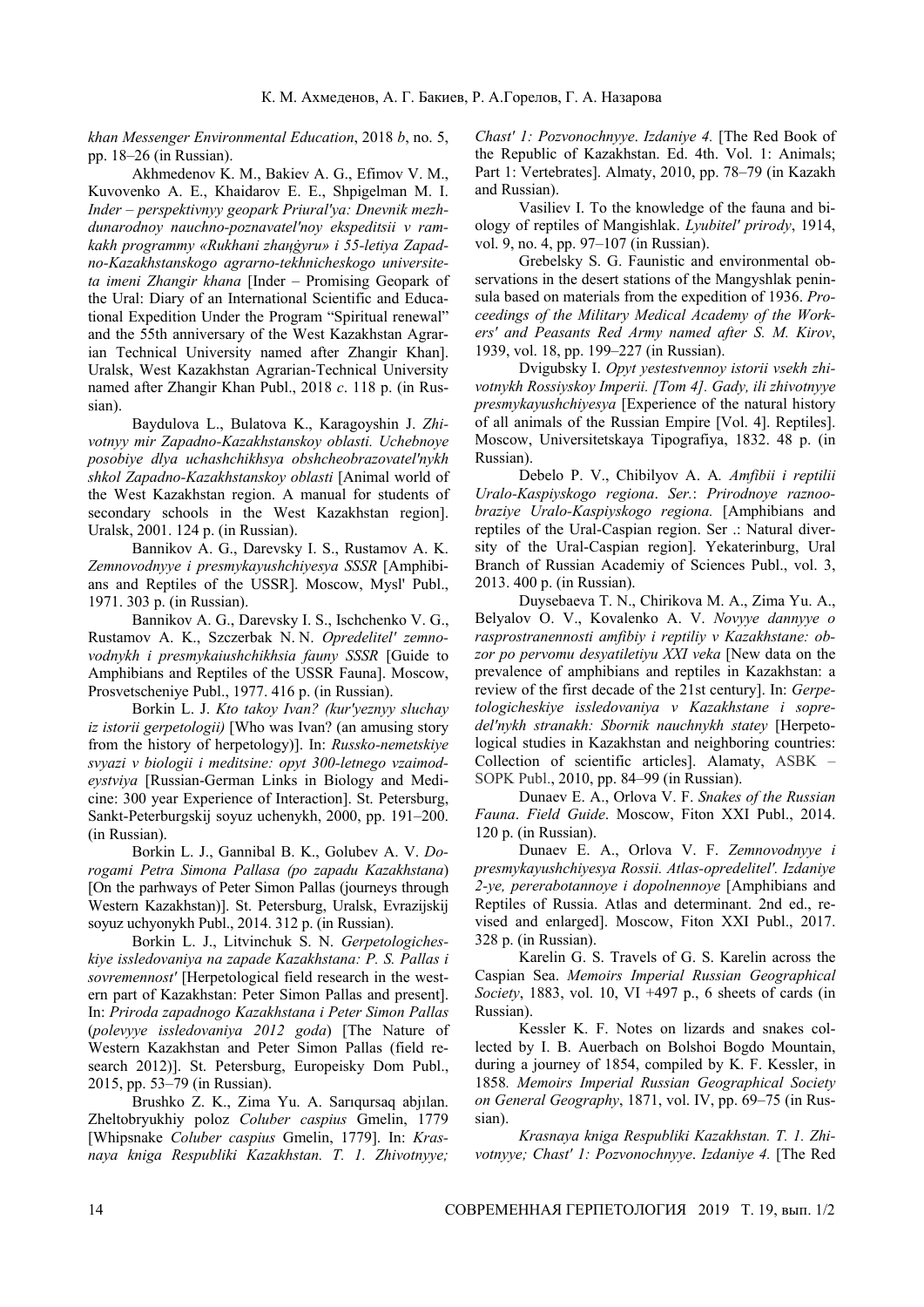## РАСПРОСТРАНЕНИЕ, СОСТОЯНИЕ И ПЕРСПЕКТИВЫ ОХРАНЫ КАСПИЙСКОГО ПОЛОЗА

Book of the Republic of Kazakhstan. Ed. 4th. Vol. 1: Animals; Part 1: Vertebrates]. Almaty, 2010. 324 p. (in Kazakh and Russian).

Kuzmin S. L., Semenov D. V. *Konspekt fauny zemnovodnykh i presmykayushchikhsya Rossii* [Synopsis of the Fauna of Amphibians and Reptiles of Russia]. Moscow, KMK Scientific Press Ltd., 2006. 139 p. (in Russian).

Lepekhin I. I. *The travel notes of the doctor and the Academy of Sciences adjunct Ivan Lepekhin in various provinces of the Russian state in 1768 and 1769* [*Part 1*]. St. Petersburg, 1771. [VIII] +538 p. (in Russian).

Neruchev V. V., Arzhenkova N. G., Shatilovich O. A. Gerpetofauna rechnykh dolin severnogo Prikaspiya [Herpetofauna of the river valleys of the northern Caspian Sea]. In: *Nazemnyye i vodnyye ekosistemy: Mezhvuzovskiy sbornik* [Land and aquatic ecosystems: Interuniversity collection]. Gorky, Izdatel'stvo Gorky State University, 1990, pp. 26– 33 (in Russian).

Neruchev V. V., Vasiliev N. F. The fauna of reptiles (Reptilia) of the North-Eastern Caspian Sea. *Vestnik zoologii*, 1978, no. 6, pp. 36–41 (in Russian).

Nikolsky A. M. Reptiles and Amphibians of the Russian Empire (Herpetologia Rossica). *Notes of the Imperial Academy of Sciences*, VIII Series, Physics and Mathematics Department, 1905, vol. XVII, no. 1. 518 p. (in Russian).

Nikolsky A. M. *Opredelitel' presmykayushchikhsya i zemnovodnykh Rossiyskoy Imperii* [Guide to Reptiles and Amphibians of the Russian Empire]. Kharkov, Russkaia Tipografiia i Litografiia Publ., 1907. 182 p. (in Russian).

Nikolsky A. M. *Fauna of Russia and Adjacent countries. Reptilia. Vol. II. Ophidia.* Petrograd, Tipografiia Imperatorskoi Akademii Nauk, 1916. 350 p. (in Russian).

Ostrovskikh S. V., Pestov M. V., Shaposhnikov A. V. On a question of the Caspian Racer, *Hierophis caspius* (Gmelin, 1789), distribution in between of Volga and Ural Rivers. In: *Gerpetologicheskiye issledovaniya v Kazakhstane i sopredel'nykh stranakh* [Herpetological Studies in Kazakhstan and neighboring countries]. Alamaty, Association for the Conservation of Biodiversity of Kazakhstan Publ., 2010, pp. 252–254 (in Russian).

Pallas P. S. *Zametki o puteshestvii v yuzhnyye namestnichestva Rossiyskoy Imperii v 1793 i 1794 godakh. Tom pervyy (izbrannoye). Perevod s nemetskogo*  [Notes on the Journey to the Southern Governorship of the Russian Empire in 1793 and 1794. Vol. I (selected). Translation from German]. Astrakhan, Izdat.-poligraf. kompleks "Volga", 2008. 304 p. (in Russian).

Paraskiv K. P. *Presmykaiushchiesia Kazakhstana* [The Reptiles of Kazakhstan]. Alma-Ata, AN KazSSR Publ., 1956. 228 p. (in Russian).

Paraskiv K. P., Butovskiy P. M. On the Fauna of Amphibians and Reptiles of Western Kazakhstan. *Proceedings of the Institute of Zoology of the Academy of Sciences of the Kazakh SSR*, 1960, vol. 13, pp. 148–159. (in Russian).

*Pasport gosudarstvennogo prirodnogo zakaznika mestnogo znacheniya "ORDA". Utverzhdon prikazom Upravleniya prirodnykh resursov i regulirovaniya prirodopol'zovaniya Zapadno-Kazakhstanskoy oblasti ot 25 noyabrya 2010 goda № 86* [The Passport of the State Natural Reserve of Local Value "ORDA". Approved by order of the Office of Natural Resources and Environmental Management of the West Kazakhstan region dated November 25, 2010, no. 86]. Uralsk, 2012. 7 p. (in Russian).

Petrenko A. Z., Dzhubanov A. A., Fartushina M. M., Irkaliyeva R. M., Darbayeva T. Ye., Kol'chenko O. T., Chernyshov D. M. *Prirodno-resursnyy potentsial i proyektiruyemyye ob'yekty zapovednogo fonda Zapadno-Kazakhstanskoy oblasti* [Natural Resource Potential and Designed Objects of the Reserve Fund West Kazakhstan region]. Uralsk, Zapadno-Kazahstanskiy gosudarstvennyy universitet Publ., 1998. 176 p. (in Russian).

Ravinskiy I. V. *Khozyaystvennoye opisaniye Astrakhanskoy i Kavkazskoy Guberniy* [Economic Description of the Astrakhan and Caucasian Provinces]. St. Petersburg, Imperatorskaia Tipografiia Publ., 1809. [2]+VI+528+ XIV p. (in Russian).

Rall Yu. M. Ancient steppe «Bes-Chokho» in the Volga-Ural sands. *Priroda*, 1935, no. 4, pp. 55–60 (in Russian).

*Rasprostraneniye amfibiy i reptiliy, zanesennykh v Krasnuyu knigu Kazakhstana i redkikh vidov ryb. Masshtab 1:7500000* [Distribution of amphibians and reptiles listed in the Red Book of Kazakhstan and rare fish species. Scale 1: 7,500,000]. In: *Natsional'nyy atlas Respubliki Kazakhstan. T. 3. Okruzhayushchaya sreda i ekologiya* [National Atlas of the Republic of Kazakhstan. Vol. 3. Environment and Ecology]. Almaty, Institute of Geography Publ., 2010, pp. 140 (in Russian).

Rustamov A. K., Shcherbak. N. N. *Okhrana amfibiy i reptiliy v zapovednikakh Sredney Azii i Kazakhstana* [Conservation of Amphibians and Reptiles in the Reserves of Central Asia and Kazakhstan]. In: *Amfibii i reptilii zapovednykh territoriy* [Amphibians and Reptiles of Protected Areas]. Moscow, CNIL Glavohoty RSFSR Publ., 1987, pp. 101–118 (in Russian).

Sarayev F. A., Pestov M. V. To the Cadastre of Reptiles of the Northern and Northeast Caspian Sea. In: *Gerpetologicheskiye issledovaniya v Kazakhstane i sopredel'nykh stranakh: Sbornik nauchnykh statey* [Herpetological Studies in Kazakhstan and neighboring countries]. Alamaty, Association for the Conservation of Biodiversity of Kazakhstan Publ., 2010, pp. 174–193 (in Russian).

Terentyev P. V., Chernov S. A. *Kratkiy opredelitel zemnovodnykh i presmykayushchikhsya SSSR* [A brief determinant of amphibians and reptiles of the USSR]. Moscow, Leningrad, Uchpedgiz Publ., 1936. 96 p. (in Russian).

Terentyev P. V., Chernov S. A. *Opredelitel zemnovodnykh i presmykayushchikhsya* [The determinant of amphibians and reptiles]. Moscow, Sovetskaya nauka Publ., 1949. 340 p. (in Russian).